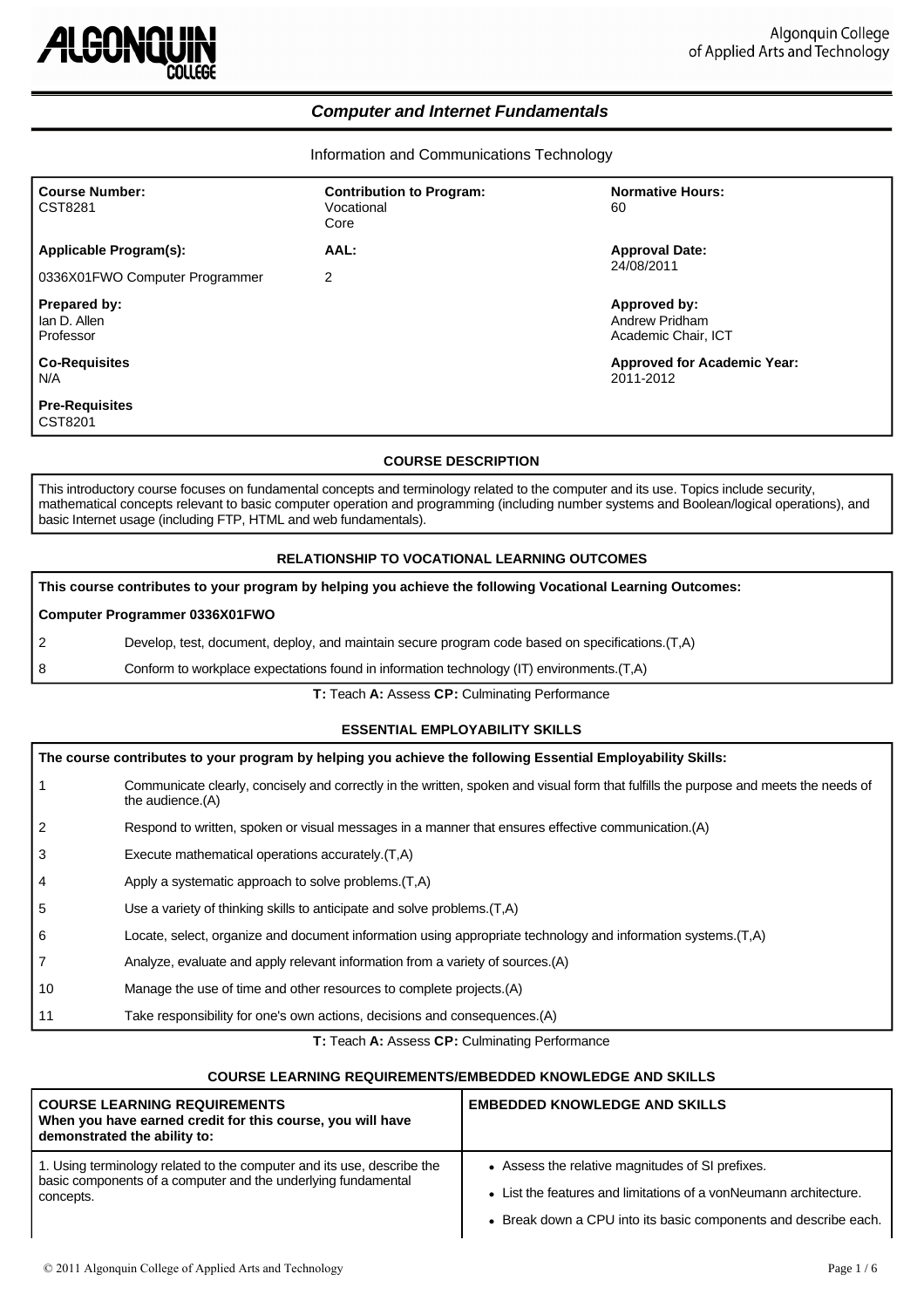| Algonquin College<br>of Applied Arts and Technology                                                                         |                                                                                                                  |
|-----------------------------------------------------------------------------------------------------------------------------|------------------------------------------------------------------------------------------------------------------|
|                                                                                                                             | • Enumerate the order-of-magnitude speeds of cache, memory, and<br>disk operations.                              |
|                                                                                                                             | • Outline the memory hierarchy from fastest memory to slowest.                                                   |
|                                                                                                                             | • Describe how Virtual Memory works and the impact of excessive<br>page faults (thrashing) on program execution. |
|                                                                                                                             | • Structure code to make best use of cache and memory working<br>set.                                            |
|                                                                                                                             | • Define the areas of responsibility of standards bodies such as<br>ISO and IETF.                                |
| 2. Perform mathematical operations relevant to basic computer                                                               | • Use exponential notation for both decimal and binary numbers.                                                  |
| operation and programming, including conversions between number<br>systems and manipulation of Boolean/logical expressions. | • Recognize and convert between different representation of<br>negative integers.                                |
|                                                                                                                             | • Assess two's-complement arithmetic for overflow.                                                               |
|                                                                                                                             | • Avoid the "zero hole" for floating-point operations.                                                           |
|                                                                                                                             | • Choose an appropriate numeric type (integer/float) for storing<br>information.                                 |
|                                                                                                                             | • Describe the internal structure of integers and IEEE 754 floating-<br>point numbers.                           |
|                                                                                                                             | • Convert numbers between binary, octal, decimal, and<br>hexadecimal bases.                                      |
|                                                                                                                             | • Locate information in a hexadecimal computer memory dump.                                                      |
|                                                                                                                             | • Adjust byte order to conform to the Endian-ness of the hardware.                                               |
|                                                                                                                             | • Assess the safety and security of mathematical operations with<br>respect to overflow/underflow.               |
|                                                                                                                             | • Simplify programming logic Boolean expressions using identities<br>and deMorgan.                               |
|                                                                                                                             | • Create truth tables for Boolean expressions.                                                                   |
|                                                                                                                             | • Translate between ASCII letter/number codes and text.                                                          |
|                                                                                                                             | • Relate ASCII to Latin-1 to Unicode character sets.                                                             |
|                                                                                                                             | • Calculate even and odd parity.                                                                                 |
| 3. Use the Internet, including FTP and HTML/Web fundamentals.                                                               | • Define the Internet Robustness Principle.                                                                      |
|                                                                                                                             | • Know which standards body is in charge of Internet protocols.                                                  |
|                                                                                                                             | • Identify a valid IP address and TCP/UDP port number.                                                           |
|                                                                                                                             | • Construct a valid URI/URL for HTTP and EMail targets.                                                          |
|                                                                                                                             | • Know which parts of URI/URLs are case-sensitive.                                                               |
|                                                                                                                             | • Convert IP addresses between dotted-quad and 32-bit integer<br>form.                                           |
|                                                                                                                             | • Use insecure FTP and secure SFTP and SCP to transfer files<br>between computers.                               |
|                                                                                                                             | • Use a secure login program (e.g. PuTTY, SSH) to log in to a<br>remote Linux system.                            |
|                                                                                                                             | • Manipulate permissions and locations of HTML and CSS files on<br>a server.                                     |
|                                                                                                                             | • Create a valid HTML 4.01 Strict web page.                                                                      |
|                                                                                                                             | • Use Cascading Style Sheets to change the appearance of a web<br>page.                                          |
|                                                                                                                             | • Validate an HTML page to W3C HTML 4.01 Strict standards.                                                       |
|                                                                                                                             | • Validate a CSS page to W3C standards.                                                                          |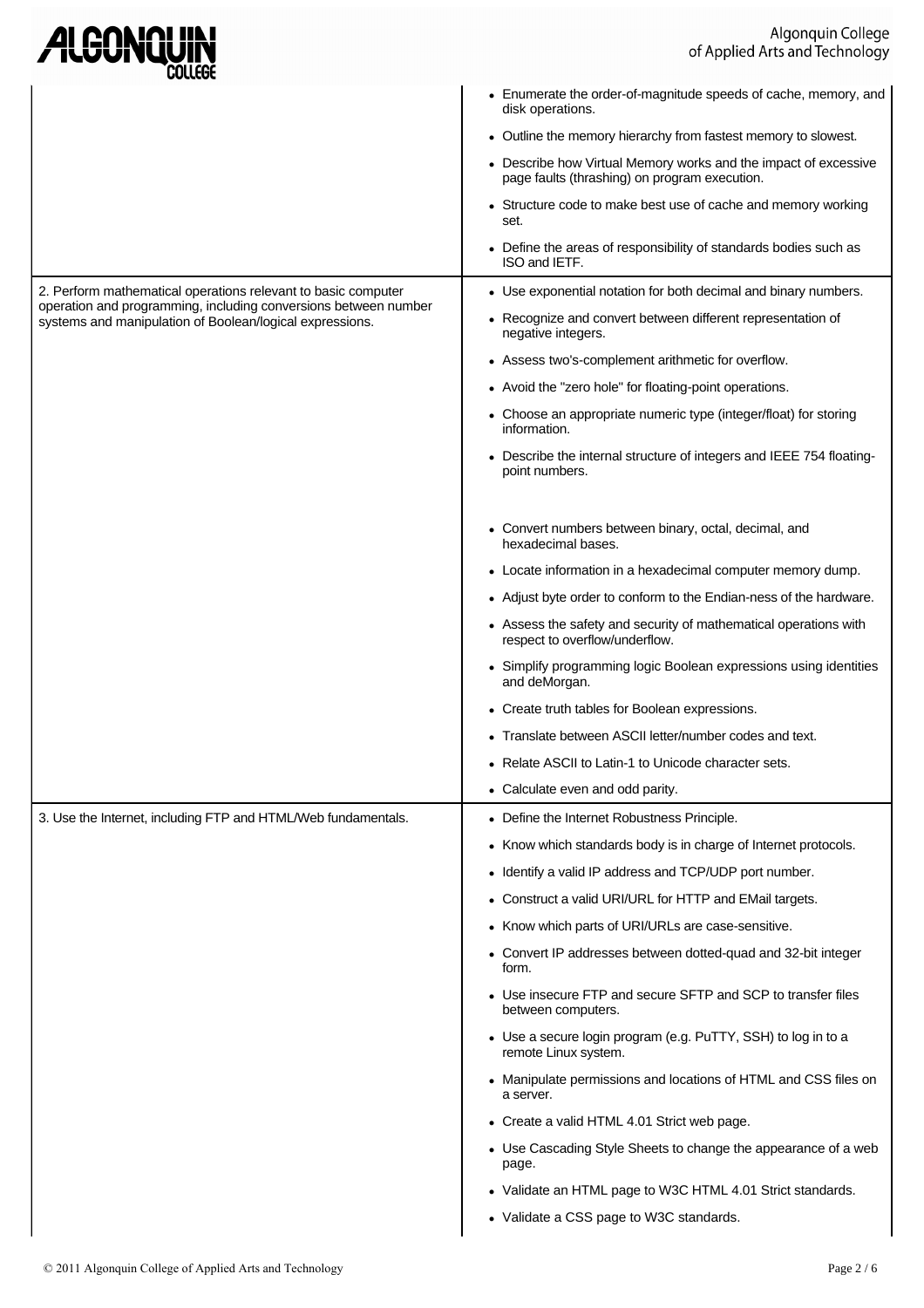

- Use Firefox Web Developer add-ons to increase development productivity.
- Search HTML and CSS tutorial sites for documentation on web page design.

# **LEARNING RESOURCES**

The course has no paper textbook. There is nothing to purchase. On-line materials will be made available via Blackboard.

A small set of restricted-distribution slides is available on Blackboard. All Blackboard courses eventually close, usually at the end of term, and the slides will cease to be available. Students must copy to their own computers any content they might need from Blackboard before the course closes. Nothing on Blackboard is searchable from Google or from the College home page.

# **LEARNING ACTIVITIES**

#### **During this course, you are likely to experience the following learning activities:**

The course is delivered using two hours of lectures and two hours of lab per week. Students are expected to attend all lectures and labs. You will need to spend an additional 3 hours per week, on average, of your own time for assignments and study outside of lecture and lab time.

Lectures will present the theoretical material of the course, followed by laboratory assignments based on that material, followed by midterm and exam tests that test the understanding of that material.

On-line materials are available for most (but not all) of the lecture and lab content. The professor will not repeat a lecture; students must make up for missed lectures by getting in-class notes from other students.

Students are encouraged to ask questions at any time and to consult with the professor on topics that they do not clearly understand. Professors will inform students at the beginning of the course (and on-line) of suitable times for longer in-office consultations.

Laboratory assignments will be closely integrated with the lecture material. Tests and exams will have the bulk of their material taken directly from the lab assignments. Students' ability to successfully complete the assigned exercises will directly correlate with their level of success on tests and the final exam.

There is no textbook in this course. What would normally be assigned as textbook readings will be assigned as on-line notes and Internet readings. Learning HTML and Web Design is best done interactively, and students will be referred to excellent on-line resources and tutorials.

| The following will provide evidence of your learning                                                                                                                                                                                                                                                                | This activity validates the following Course Learning                                                                                                                                                                                                                                                                                                                                                                                                                                                                                                                                                                                                                                                                                                                                                                                                                                                                                                                                                                                                                                                                                                                                                                                                                                                                                              |
|---------------------------------------------------------------------------------------------------------------------------------------------------------------------------------------------------------------------------------------------------------------------------------------------------------------------|----------------------------------------------------------------------------------------------------------------------------------------------------------------------------------------------------------------------------------------------------------------------------------------------------------------------------------------------------------------------------------------------------------------------------------------------------------------------------------------------------------------------------------------------------------------------------------------------------------------------------------------------------------------------------------------------------------------------------------------------------------------------------------------------------------------------------------------------------------------------------------------------------------------------------------------------------------------------------------------------------------------------------------------------------------------------------------------------------------------------------------------------------------------------------------------------------------------------------------------------------------------------------------------------------------------------------------------------------|
| achievements:                                                                                                                                                                                                                                                                                                       | <b>Requirements and/or Essential Employability Skills:</b>                                                                                                                                                                                                                                                                                                                                                                                                                                                                                                                                                                                                                                                                                                                                                                                                                                                                                                                                                                                                                                                                                                                                                                                                                                                                                         |
| Assignments (20%): Assignments are presented approximately one per<br>week. Not every assignment may be marked, but every assignment<br>contains material that may appear on a later test or exam. Late<br>assignments may be docked a mark penalty worth up to the full value of<br>the assignment. Don't be late. | • Using terminology related to the computer and its use, describe<br>the basic components of a computer and the underlying<br>fundamental concepts. - [CLR 1]<br>• Perform mathematical operations relevant to basic computer<br>operation and programming, including conversions between<br>number systems and manipulation of Boolean/logical expressions.<br>$-$ [CLR 2]<br>• Use the Internet, including FTP and HTML/Web fundamentals. -<br><b>ICLR 31</b><br>• Communicate clearly, concisely and correctly in the written,<br>spoken and visual form that fulfills the purpose and meets the<br>needs of the audience. - [EES 1]<br>• Respond to written, spoken or visual messages in a manner that<br>ensures effective communication. - [EES 2]<br>• Execute mathematical operations accurately. - [EES 3]<br>• Apply a systematic approach to solve problems. - [EES 4]<br>• Use a variety of thinking skills to anticipate and solve problems. -<br>[EES 5]<br>• Locate, select, organize and document information using<br>appropriate technology and information systems. - [EES 6]<br>• Analyze, evaluate and apply relevant information from a variety of<br>sources. - [EES 7]<br>• Manage the use of time and other resources to complete projects.<br>$-[EES 10]$<br>• Take responsibility for one's own actions, decisions and |

# **EVALUATION/EARNING CREDIT**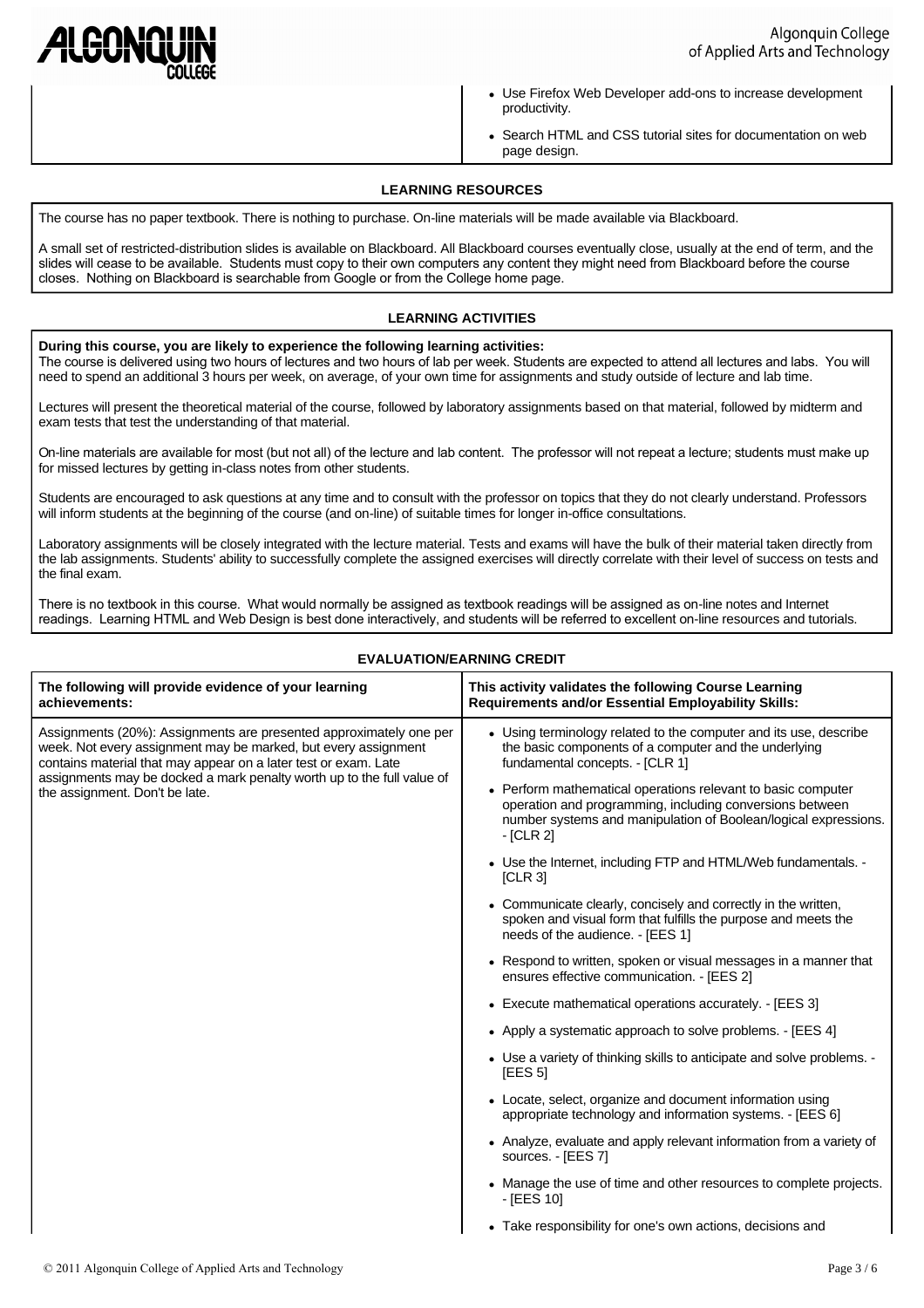| ALGONQUIN |
|-----------|
|-----------|

|                                                                                                                                                                                                                                                                                                                                                 | consequences. - [EES 11]                                                                                                                                                                                   |  |  |
|-------------------------------------------------------------------------------------------------------------------------------------------------------------------------------------------------------------------------------------------------------------------------------------------------------------------------------------------------|------------------------------------------------------------------------------------------------------------------------------------------------------------------------------------------------------------|--|--|
| Midterm Tests (15% and 20%): Material for each midterm test comes<br>largely from questions already given in the weekly assignments.                                                                                                                                                                                                            | • Using terminology related to the computer and its use, describe<br>the basic components of a computer and the underlying<br>fundamental concepts. - [CLR 1]                                              |  |  |
|                                                                                                                                                                                                                                                                                                                                                 | • Perform mathematical operations relevant to basic computer<br>operation and programming, including conversions between<br>number systems and manipulation of Boolean/logical expressions.<br>$-$ [CLR 2] |  |  |
|                                                                                                                                                                                                                                                                                                                                                 | • Use the Internet, including FTP and HTML/Web fundamentals. -<br>[CLR 3]                                                                                                                                  |  |  |
|                                                                                                                                                                                                                                                                                                                                                 | • Communicate clearly, concisely and correctly in the written,<br>spoken and visual form that fulfills the purpose and meets the<br>needs of the audience. - [EES 1]                                       |  |  |
|                                                                                                                                                                                                                                                                                                                                                 | • Respond to written, spoken or visual messages in a manner that<br>ensures effective communication. - [EES 2]                                                                                             |  |  |
|                                                                                                                                                                                                                                                                                                                                                 | • Execute mathematical operations accurately. - [EES 3]                                                                                                                                                    |  |  |
|                                                                                                                                                                                                                                                                                                                                                 | • Apply a systematic approach to solve problems. - [EES 4]                                                                                                                                                 |  |  |
|                                                                                                                                                                                                                                                                                                                                                 | • Use a variety of thinking skills to anticipate and solve problems. -<br><b>IEES 51</b>                                                                                                                   |  |  |
|                                                                                                                                                                                                                                                                                                                                                 | • Locate, select, organize and document information using<br>appropriate technology and information systems. - [EES 6]                                                                                     |  |  |
|                                                                                                                                                                                                                                                                                                                                                 | • Analyze, evaluate and apply relevant information from a variety of<br>sources. - [EES 7]                                                                                                                 |  |  |
|                                                                                                                                                                                                                                                                                                                                                 | • Manage the use of time and other resources to complete projects.<br>$-[EES 10]$                                                                                                                          |  |  |
|                                                                                                                                                                                                                                                                                                                                                 | • Take responsibility for one's own actions, decisions and<br>consequences. - [EES 11]                                                                                                                     |  |  |
| Final Exam (35%): Material for the final exam comes largely from<br>questions already given in the weekly assignments. All students are<br>required to write the final exam. There are no provisions for "making up"                                                                                                                            | • Using terminology related to the computer and its use, describe<br>the basic components of a computer and the underlying<br>fundamental concepts. - [CLR 1]                                              |  |  |
| a missed final exam. If, as a result of being off-track in your program or<br>some unforeseen circumstance, you note that there is a scheduling<br>conflict in your final exam schedule, it is your responsibility to alert your<br>course professor no later than one week before final exams start, to<br>allow for any special arrangements. | • Perform mathematical operations relevant to basic computer<br>operation and programming, including conversions between<br>number systems and manipulation of Boolean/logical expressions.<br>- [CLR 2]   |  |  |
|                                                                                                                                                                                                                                                                                                                                                 | • Use the Internet, including FTP and HTML/Web fundamentals. -<br>[CLR 3]                                                                                                                                  |  |  |
|                                                                                                                                                                                                                                                                                                                                                 | • Communicate clearly, concisely and correctly in the written,<br>spoken and visual form that fulfills the purpose and meets the<br>needs of the audience. - [EES 1]                                       |  |  |
|                                                                                                                                                                                                                                                                                                                                                 | • Respond to written, spoken or visual messages in a manner that<br>ensures effective communication. - [EES 2]                                                                                             |  |  |
|                                                                                                                                                                                                                                                                                                                                                 | • Execute mathematical operations accurately. - [EES 3]                                                                                                                                                    |  |  |
|                                                                                                                                                                                                                                                                                                                                                 | • Apply a systematic approach to solve problems. - [EES 4]                                                                                                                                                 |  |  |
|                                                                                                                                                                                                                                                                                                                                                 | • Use a variety of thinking skills to anticipate and solve problems. -<br>[EES 5]                                                                                                                          |  |  |
|                                                                                                                                                                                                                                                                                                                                                 | • Locate, select, organize and document information using<br>appropriate technology and information systems. - [EES 6]                                                                                     |  |  |
|                                                                                                                                                                                                                                                                                                                                                 | • Analyze, evaluate and apply relevant information from a variety of<br>sources. - [EES 7]                                                                                                                 |  |  |
|                                                                                                                                                                                                                                                                                                                                                 | • Manage the use of time and other resources to complete projects.<br>- [EES 10]                                                                                                                           |  |  |
|                                                                                                                                                                                                                                                                                                                                                 | • Take responsibility for one's own actions, decisions and<br>consequences. - [EES 11]                                                                                                                     |  |  |
| Participation (10%): Opportunities will be given throughout the term for<br>"participation" marks. Assignments, even late assignments, may be<br>self-marked for credit.                                                                                                                                                                        | • Communicate clearly, concisely and correctly in the written,<br>spoken and visual form that fulfills the purpose and meets the<br>needs of the audience. - [EES 1]                                       |  |  |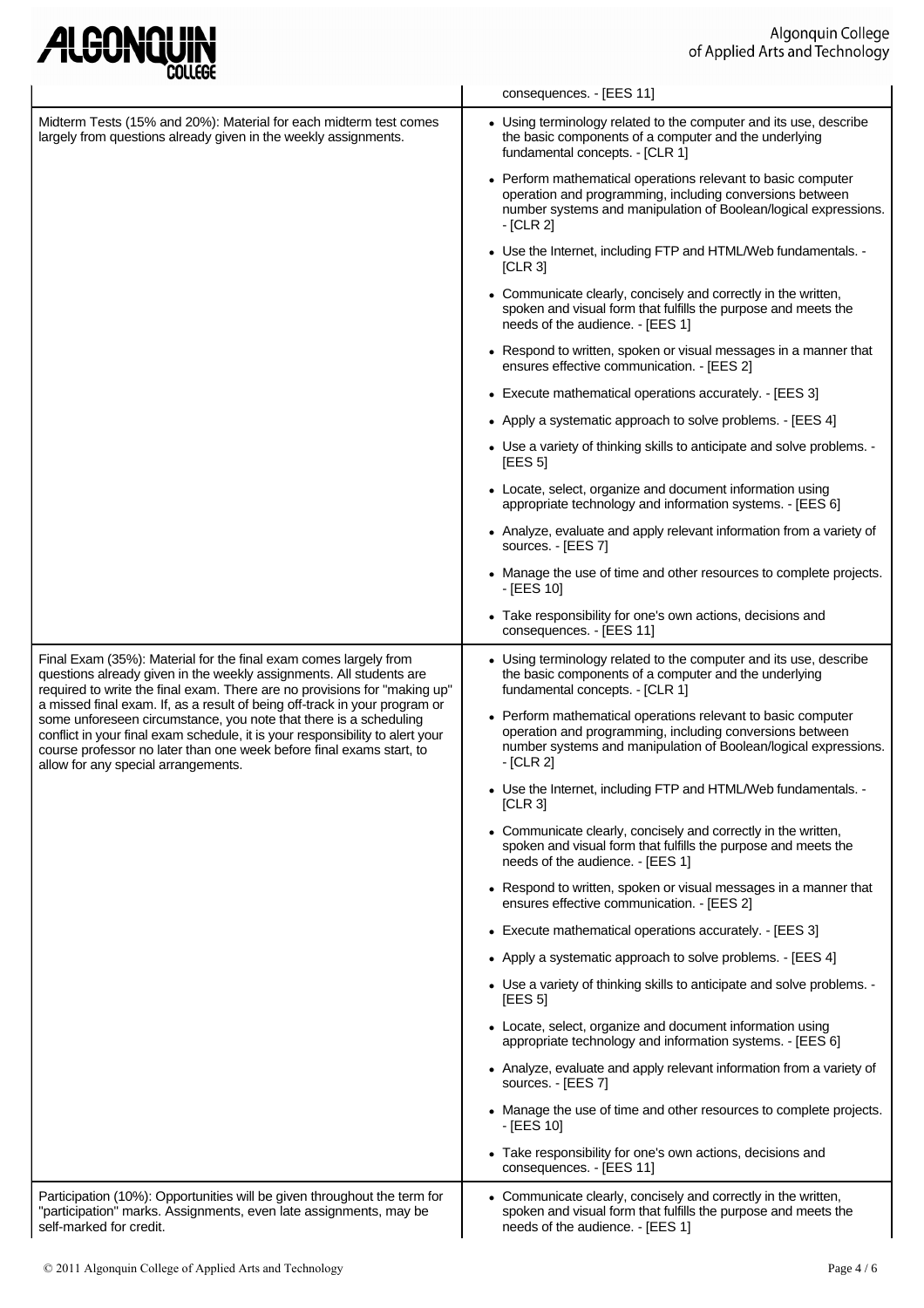| ALGONQUIN<br>COLLEGE                                                                                                                                                                                                                                                                                                                                                               | Algonquin College<br>of Applied Arts and Technology                                                                                                                                                      |  |
|------------------------------------------------------------------------------------------------------------------------------------------------------------------------------------------------------------------------------------------------------------------------------------------------------------------------------------------------------------------------------------|----------------------------------------------------------------------------------------------------------------------------------------------------------------------------------------------------------|--|
|                                                                                                                                                                                                                                                                                                                                                                                    | • Respond to written, spoken or visual messages in a manner that<br>ensures effective communication. - [EES 2]<br>• Take responsibility for one's own actions, decisions and<br>consequences. - [EES 11] |  |
| Notes: Laboratory attendance is recorded and recommended, but is not<br>compulsory. Lecture attendance is recommended but is not recorded.<br>Any missed evaluation points will result in a grade of zero. In the case of<br>a documented emergency the professor, in consultation with the Chair,<br>will determine how the marks will be made up and/or final grade<br>adjusted. | • Manage the use of time and other resources to complete projects.<br>- <b>IEES</b> 10<br>• Take responsibility for one's own actions, decisions and<br>consequences. - [EES 11]                         |  |

# **COLLEGE GRADING NUMERICAL EQUIVALENT TABLE**

| <b>Final Grade</b> | <b>Mark Equivalent</b> | <b>Numeric Value</b> | <b>Final Grade</b> | <b>Mark Equivalent</b> | <b>Numeric Value</b> |
|--------------------|------------------------|----------------------|--------------------|------------------------|----------------------|
| $A+$               | 90-100%                | 4.0                  | C+                 | 67-69%                 | 2.3                  |
| A                  | 85-89%                 | 3.8                  | C                  | 63-66%                 | 2.0                  |
| А-                 | 80-84%                 | 3.6                  | $C-$               | 60-62%                 | 1.7                  |
| $B+$               | 77-79%                 | 3.3                  | D+                 | 57-59%                 | 1.4                  |
| B                  | 73-76%                 | 3.0                  | D                  | 53-56%                 | 1.2                  |
| <b>B-</b>          | 70-72%                 | 2.7                  | D-                 | 50-52%                 | 1.0                  |
|                    |                        |                      | F                  | $0 - 49%$              |                      |
|                    |                        |                      | <b>FSP</b>         |                        |                      |

# **PRIOR LEARNING ASSESSMENT AND RECOGNITION**

Students who wish to apply for prior learning assessment and recognition (PLAR) need to demonstrate competency at a post-secondary level in all of the course learning requirements outlined above. Evidence of learning achievement for PLAR candidates includes:

• Challenge Exam

• Project/Assignment

# **RELATED INFORMATION**

#### **The following information is course-specific:**

The School of Advanced Technology's Standard Operating Procedure on Plagiarism and Academic Honesty defines plagiarism as an attempt to use or pass off as one's own idea or product, work of another without giving credit. Plagiarism has occurred in instances where a student either directly copies another person's work without acknowledgement; or, closely paraphrases the equivalent of a short paragraph or more without acknowledgement; or, borrows, without acknowledgement, any ideas in a clear and recognizable form in such a way as to present them as one's own thought, where such ideas, if they were the student's own would contribute to the merit of his or her own work. Plagiarism is one of the most serious academic offences a student can commit. Anyone found guilty will, on the first offence, be given a written warning and an "F" on the plagiarized work. If the student commits a second offence, an "F" will be given for the course along with a written warning. A third offence will result in suspension from the program and/or the college. For further details on this directive, consult the Algonquin College Directive – E43 in your Instaguide, and the School of Advanced Technology's Standard Operating Procedure on Plagiarism and Academic Dishonesty.

## **The following information is program-specific:**

## **The following information is school/department-specific:**

**Retention of course material** . It is your responsibility to retain copies of all assignments, labs and mid-term tests (returned from the professor), and any other evaluations and pertinent records (except for final exams, which are not returned) in case you become involved in an appeal hearing at a later date.

It is also your responsibility to retain course outlines for possible future use to support applications for transfer of credit to other educational institutions.

See College Directives E15 or E24 for details in your Instaguide.

**Harassment/Discrimination/Violence will not be tolerated.** Any form of harassment (sexual, racial, gender or disability-related), discrimination (direct or indirect), or violence, whether involving a professor and a student or amongst students, will not be tolerated on the college premises. Action taken will start with a formal warning and proceed to the full disciplinary actions as outlined in Algonquin College Directive - A8.

Harassment means one or a series of vexatious comment(s) (whether done verbally or through electronic means), or conduct related to one or more of the prohibited grounds that is known or ought reasonably to be known to be unwelcome/unwanted, offensive, intimidating, derogatory or hostile.